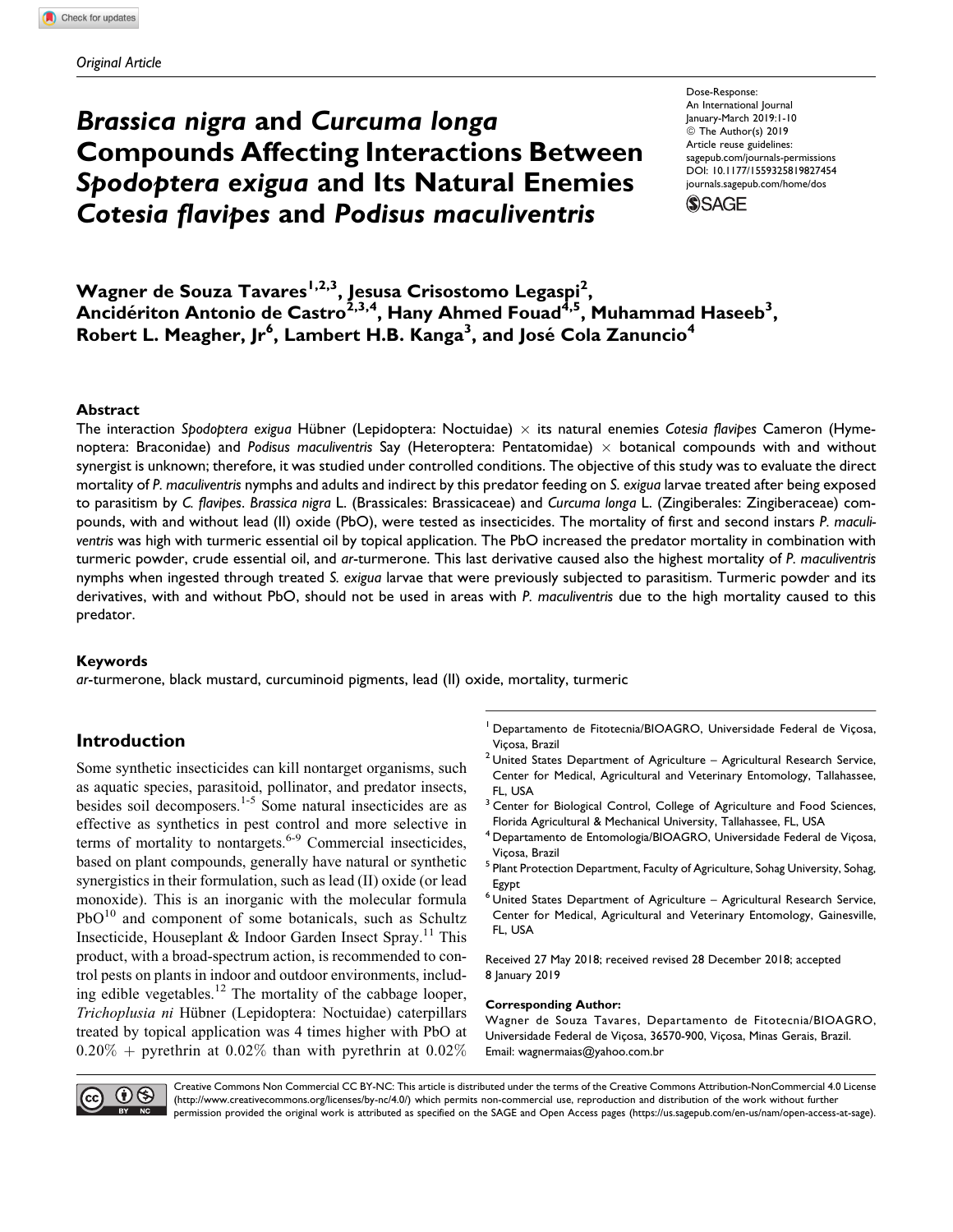alone.12 The high mortality of cabbage looper caterpillars by insecticides with PbO is attributed to the inhibition activity of this synergist on the detoxifying enzymes of this pest, including cytochrome P450 monooxygenases (CYP).<sup>13</sup>

Turmeric, Curcuma longa L. (Zingiberales: Zingiberaceae), native to southwestern India, is a spice utilized to dye and color the condiments and medicine sources. $14,15$  The properties of turmeric against stored product and by-product insect pests<sup>16-18</sup> and as a mosquitoes repellent<sup>19,20</sup> are well known. Most maize weevil Sitophilus zeamais Motschulsky (Coleoptera: Curculionidae) adults were killed six days after contact with *ar*-turmerone (sesquiterpene extracted from turmeric rhizomes essential oil) at  $1\%$  (m/m; n= 24) and mortality of fall armyworm Spodoptera frugiperda J.E. Smith (Lepidoptera: Noctuidae) caterpillars was 58% ( $n=150$ ) after ingestion of this compound at  $1\%$  (m/v) through an artificial diet.<sup>21</sup>

Black mustard Brassica nigra L. (Brassicales: Brassicaceae) is an annual herbaceous cultivated plant and its seeds are utilized as a spice. $22$  This plant is likely native to the Mediterranean Asia and Europe.<sup>23</sup> The black mustard seed essential oil repelled 89% (n= 100) faba bean beetle Bruchidius incarnatus Boheman (Coleoptera: Bruchidae) adults seven days after treatment of infested stored beans Vicia faba L. (Fabales: Fabaceae) and presented the highest mortality (76%) of this pest  $(n= 100)$  168 h after the treatment.<sup>24</sup> The black mustard seed powder repelled most cowpea bruchid, Callosobruchus chinensis L. (Coleoptera: Chrysomelidae) adults in a choice test using an olfactometer.<sup>25</sup> The mortality of the cotton aphid Aphis gossypii Glover (Hemiptera: Aphididae) adults was higher with the black mustard seed ethanolic extract as synergist  $+$  cyanophos (cholinesterase inhibitor) or KZ oil (an aficide).<sup>26</sup>

The parasitoid Cotesia flavipes Cameron (Hymenoptera: Braconidae) and the predatory spined soldier bug Podisus maculiventris Say (Heteroptera: Pentatomidae) are natural enemies of the beet armyworm Spodoptera exigua Hübner (Lepidoptera: Noctuidae). $27$  They can coexist in a same crop of Apium (Apiales: Apiaceae), Asparagus (Asparagales: Asparagaceae), Beta (Caryophyllales: Chenopodiaceae), Gossypium (Malvales: Malvaceae), Lactuca (Asterales: Asteraceae), Nicotiana and Solanum (Solanales: Solanaceae), and Phaseolus and Pisum (Fabales: Fabaceae), besides certain cereals, flowers, oilseeds, and weeds.<sup>28</sup> Cotesia flavipes adults lay eggs in the second or third instar beet armyworm<sup>29</sup> and larvae of this wasp pass through two instars in the caterpillar hemocoel for 12 to 16 days after oviposition depending on the environment conditions. Third instar of this parasitoid emerges from the caterpillar, pupate in cocoons, and its adults emerge in about four to eight days.<sup>30</sup> Predatory spined soldier bug feeds on about 90 insect species, including commercial crop pests. $31,32$ Beet armyworm is native to Asia, but it was introduced into different parts of the world where its host plants are grown.<sup>33,34</sup> Smaller beet armyworm larvae feed on the leaf parenchyma, leaving the epidermis and veins intact.<sup>35,36</sup>

The tritrophic interaction between beet armyworm and its natural enemies C. flavipes and predatory spined soldier bug is unknown. $37$  Consequently, the impact of turmeric powder, its derivatives, and black mustard seed essential oil solutions in this interaction is also unknown. The objective of this study was to evaluate the mortality caused by turmeric powder, its derivatives (ar-turmerone, essential oil, and curcuminoid pigments), and black mustard seed essential oil solutions with or without PbO as a synergist to the predatory spined soldier bug nymphs and adults. The mortality of nymphs and adults of this predator fed on treated beet armyworm larvae after being exposed to parasitism by C. flavipes, was also evaluated.

## Materials and Methods

#### Insects

Predatory spined soldier bug was obtained from the US Department of Agriculture (USDA), Agricultural Research Service (ARS), Center for Medical, Agricultural and Veterinary Entomology (CMAVE), in Tallahassee, FL. This predator was reared in metal cages ( $30 \times 30 \times 30$  cm) and fed yellow mealworm larvae Tenebrio molitor L. (Coleoptera: Tenebrionidae) and provided distilled water in 2-mL plastic vials. Yellow mealworm larvae and adults were reared on plastic trays (40  $\times$  40  $\times$  20 cm) containing at pleasure wheat flour *(Triticum aestivum L. Poales:* Poaceae; 95%) mixed with yeast (5%), vegetable slices [carrot, Daucus carrota subspecies sativus (Hoffm) Schübl. & G. Martens (Apiales: Apiaceae) and sweet potato, Ipomoea batatas (L.) Lam. (Solanales: Convolvulaceae)] as food and moisture supplied once a week.<sup>38</sup> A beet armyworm colony and C. *flavipes* cocoons were obtained from the USDA-ARS, CMAVE, in Gainesville, FL. Beet armyworm larvae were reared on an artificial  $\text{dist}^{39}$  and parasitoid adults on a distilled water–honey solution  $(90:10\%)$ .<sup>40</sup> All insects were reared under controlled environmental conditions at  $25 \pm 2^{\circ}\text{C}$ ,  $70 \pm 5\%$  RH, and a 12:12-h (light:dark) photoperiod. Predatory spined soldier bug first, second, third, fourth, and fifth instars, and 1-day-old adults, three days old beet armyworm larvae, and parasitoid adults were obtained after daily observations on the colonies of these insects.

#### Plant Materials

Turmeric rhizomes were obtained from a commercial crop grown on the Macaúba Farm in Catalão, Goiás State, Brazil  $(18^{\circ}0\dot{8} \text{ S}, 47^{\circ}5\dot{7} \text{ W}, 515 \text{ m}$  above sea level). Five large plants, lacking diseases and pests, were aleatorely selected within the crop. The soil was dug with a hoe until rhizomes became visible. Entire plants were harvested and the rhizomes cut from the plants with a scalpel. The rhizomes were placed in a polystyrene box lined with ice cubes and brought to a laboratory, where they were washed in running water, dried, and stored at  $2^{\circ}$ C. This farm uses no synthetic pesticides for their produce.

#### Chemicals

Black mustard seed organic virgin oil, extracted through the cold pressed unrefined method and its purity from 98 to  $100\%$ , was purchased from Organic & Beauty (Germany).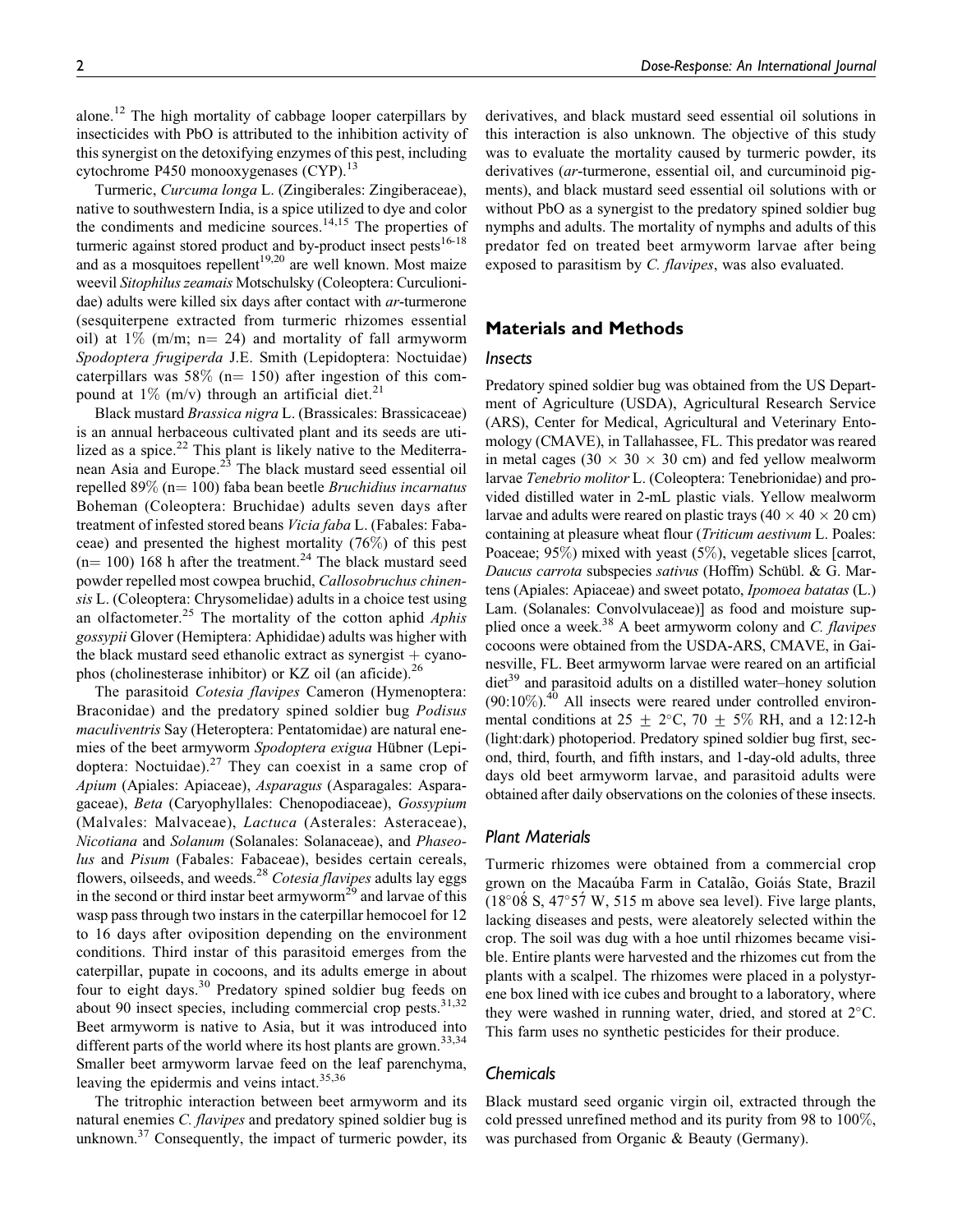There were both a positive and a negative control. Positive control was the natural insecticide causing the highest mortality on beet armyworm larvae according to the literature.<sup>12</sup> Negative control was the solvent used to extract the natural compounds tested in the bioassays. Schultz Insecticide, Houseplant & Indoor Garden Insect Spray (Premier Tech Home & Garden Inc., Brantford, Canada) was used as positive control. This product contains 0.02% pyrethrins [organic compound derived from dried flower heads of Chrysanthemum cinerariaefolium (Trevir.) Vis. (Asterales: Asteraceae)] as active ingredient and 0.20% PbO as synergist. Schultz Insecticide, Houseplant & Indoor Garden Insect Spray was purchased from Sigma-Aldrich Corporation (Canada) with a 98 to 100% purity.

#### Experimental Procedures

<sup>1</sup>H, <sup>13</sup>C, Heteronuclear Single Quantum Coherence, and heteronuclear multiple bond correlation-nuclear magnetic resonance measurements were carried out on a Bruker Avance III 500 instrument (Bruker Corporation, Germany) (operating at 500.13 MHz for  ${}^{1}$ H) equipped with a 5 mm triple resonance broadband inverse probe head with Z-gradient. Deuterated chloroform was used as solvent and tetramethylsilane as the internal standard. Mass spectra were obtained by gas chromatography coupled to a mass spectrometry (GC-MS). The GC-MS analyses were performed using a gas chromatograph (GC-17A Shimadzu, GC-MS/QP5,000 Shimadzu, DB-5 column; 30  $\times$ 0.32 mm), with ionization by electronic impact, under the following conditions:  $60^{\circ}$ C for three min; 5 to 240 $^{\circ}$ C for eight min, with an injector of  $180^{\circ}$ C, a detector of  $260^{\circ}$ C, and an injection of 1 L. Mass spectra were compared with the National Institute of Standards and Technology Database 62.

# Extraction and Structural Characterization of ar-Turmerone

Turmeric rhizomes were air-dried at  $40^{\circ}$ C for three days and ground into a fine reddish yellow powder (turmeric powder). The major chemical turmeric powder constituents are curcuminoids, including bisdemethoxycurcumin, curcumin (3.14%), and demethoxycurcumin,<sup>41</sup> besides general constituents including proteins, resins, and sugars.42 Some volatile components could be lost after drying the rhizomes at  $40^{\circ}$ C. However, the objective was to test the nonvolatile components. Moreover, ar-turmerone has high molecular mass and it is not volatile at  $40^{\circ}$ C.

An aliquot of the turmeric powder was reserved for bioassays and part of the remainder extracted by steeping in hexane freshly distilled at 25  $\pm$  3°C with occasional stirring for a 6hour period. Five hundred grams of rhizome powder were extracted with 1-L hexane. The solution obtained was filtered and the solvent removed in a rotary evaporator under low pressure, yielding a light yellow oil ( $=$  crude essential oil). Some volatile compounds in the turmeric crude essential oil include atlantone, turmerone, and zingiberene.

An aliquot of the crude essential oil was reserved for bioassays and the remainder separated by column chromatography on silica gel (Vetec, 60-270 mesh), eluted with hexane:ethyl acetate (9:1). The fractions of interest, containing ar-turmerone, were analyzed by thin-layer chromatography (0.20 mm thickness, 60-mesh silica gel; Macherey-Nagel, Duren, Germany) visualized with iodine vapor (sublimation) and compared with a previously isolated and identified standard.

The other portion of the turmeric powder was separated by column chromatography on silica gel (Vetec, 60-270 mesh), eluted with hexane:ethyl acetate (1:1), to obtain curcuminoid pigments. The curcuminoid pigments consisted of a mixture of bisdemethoxycurcumin, curcumin, and demethoxycurcumin.<sup>43</sup>

# Topical Application of Turmeric Powder, Its Derivatives, and Black Mustard Seed Essential Oil Solutions With and Without PbO as Synergist on the Predatory Spined Soldier Bug Nymph and Adult Dorsum

Ten nymphs each of first, second, third, fourth, or fifth instar, or 10 1-day-old predatory spined soldier bug adults were placed per Petri dish (90  $\times$  15 mm). The insect dorsum was treated each with  $2 \mu L$  ethanolic solutions of turmeric powder, its derivatives (crude essential oil, ar-turmerone, or curcuminoid pigments), or black mustard seed essential oil at 1, 0.5, 0.25, or  $0.125\%$  (m/m; 1:1 ratio) plus or minus PbO using a microsyringe equipped with a dispenser (Trajan Scientific and Medical, Austin, Texas, USA). Two microliters absolute ethanol (Sigma-Aldrich Corporation) or Schultz Insecticide, Houseplant & Indoor Garden Insect Spray applied on the insect dorsum was used as negative and positive controls, respectively. Treatments had three replicates each with a Petri dish with 10 insect individuals. The number of dead individuals per Petri dish 24 h after treatment was evaluated.

# Beet Armyworm Larvae Subjected to Parasitism by C. flavipes and Treated With Turmeric Powder, Its Derivatives, or Black Mustard Seed Essential Oil Solutions, as Prey for the Predatory Spined Soldier Bug Nymphs and Adults

Three days old beet armyworm larvae were subjected to parasitism for 48 h by *C. flavipes* females, which, in turn, had been exposed to mating for  $2$  days.<sup>29,30</sup> The larvae (five days old) that were subjected to parasitism were then dipped for one second into each ethanolic solution of turmeric powder, its derivatives (crude essential oil, ar-turmerone, or curcuminoid pigments), or black mustard seed essential oil at  $1\%$  (m/m) using a forcep. The 1-second period was used because it was sufficient to wet uniformly without causing mortality of larvae according to a preliminary test. The preliminary test evaluated the wet uniformity and mortality of three day old beet armyworm larvae after being dipped into pure ethanol for one, two, and three seconds. Treated larvae were introduced in Petri dishes each with 10 second, third, fourth, or fifth instar, or 10 1-day-old predatory spined soldier bug adults. A 5 g cube S. exigua artificial diet was placed per Petri dish and replaced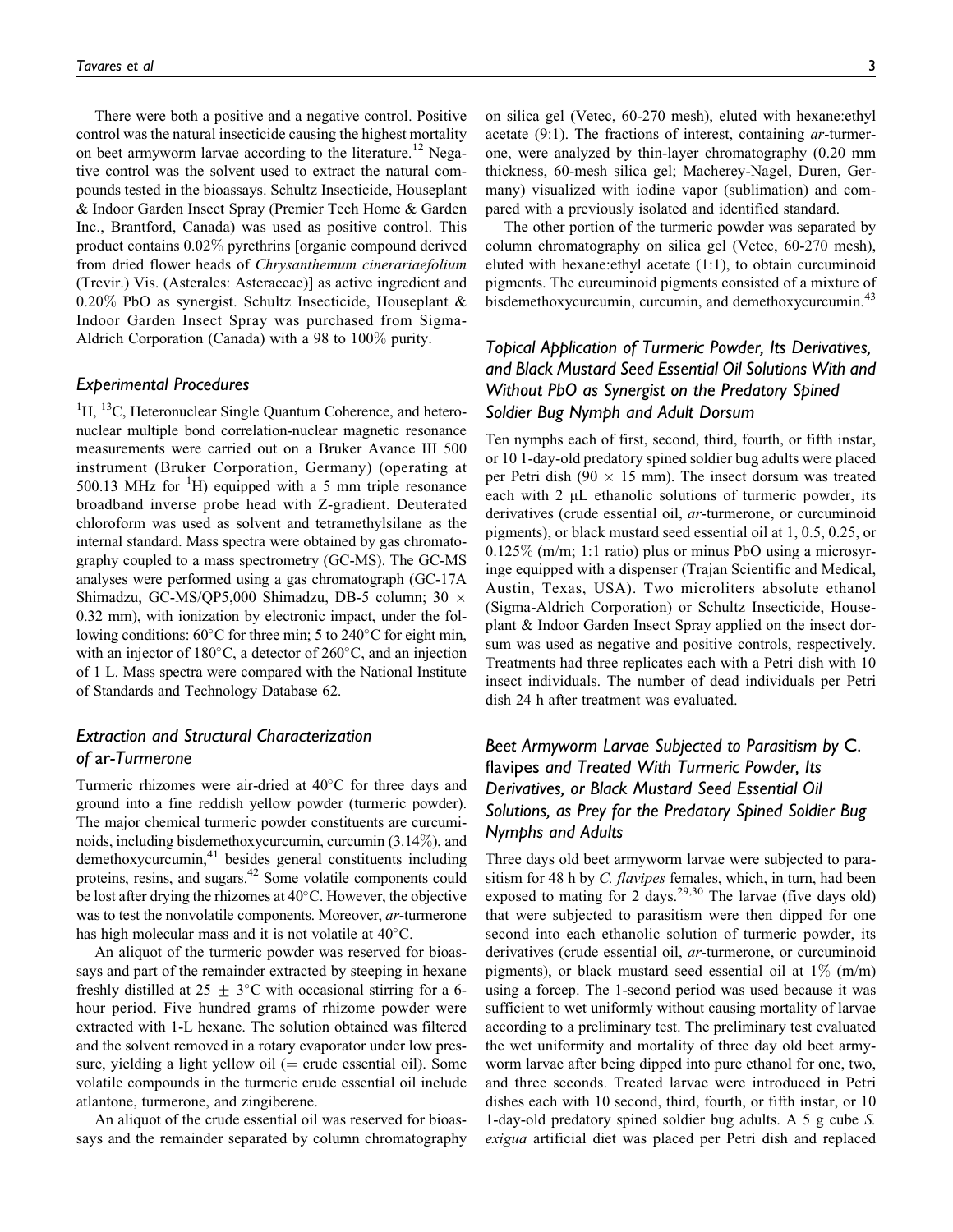Table 1. Mortality caused by Topical Application of 2 µL Ethanolic Solutions of Turmeric Powder, Curcuma longa (Zingiberaceae), Its Derivatives (Crude Essential oil, ar-Turmerone, or Curcuminoid Pigments), or Black Mustard Seed Essential Oil, Brassica nigra (Brassicaceae) at 1, 0.5, 0.25, or 0.125% (m/m) to Podisus maculiventris (Heteroptera: Pentatomidae) Nymphs and Adults With 3 Replications Each With 10 Nymphs of Each Instar or 10 Adults, per Petri Dish 24 hours After Treatment.<sup>a</sup>

| <b>Treatments</b> | %            | First Instar        | Second Instar       | Third Instar    | Fourth Instar                | Fifth Instar     | Adult            |
|-------------------|--------------|---------------------|---------------------|-----------------|------------------------------|------------------|------------------|
| Turmeric powder   | $\mathbf{I}$ | 63.3 $\pm$ 3.3 b    | $33.3 \pm 3.3$ bcd  | 6.6 $\pm$ 3.3 c | 0 <sub>b</sub>               | 0 <sub>b</sub>   | 0 <sub>b</sub>   |
|                   | 0.5          | 46.6 $\pm$ 3.3 bcd  | $23.3 \pm 3.3$ cdef | 3.3 $\pm$ 3.3 c | 0 b                          | 0 b              | 0 b              |
|                   | 0.25         | $16.6 \pm 6.6$ fgh  | $3.3 \pm 3.3$ g     | 0 <sub>c</sub>  | 0 b                          | 0 b              | 0 b              |
|                   | 0.125        | $13.3 \pm 3.3$ fgh  | 0 g                 | 0 с             | 0 b                          | 0 b              | 0 b              |
| Turmeric oil      | $\mathbf{I}$ | 96.6 $\pm$ 3.3 a    | $36.6 \pm 3.3$ bc   | $23.3 + 3.3 b$  | $3.3 \pm 3.3 b$              | 0 <sub>b</sub>   | 0 b              |
|                   | 0.5          | $33.3 + 3.3$ cdef   | $26.0 \pm 3.3$ bcde | 6.6 $\pm$ 6.6 c | 0 b                          | 0 b              | 0 b              |
|                   | 0.25         | $26.6 \pm 3.3$ defg | $10 + 5.7$ efg      | 0 <sub>c</sub>  | 0 <sub>b</sub>               | 0 <sub>b</sub>   | 0 b              |
|                   | 0.125        | $23.3 \pm 3.3$ efgh | $3.3 \pm 3.3$ g     | 0 <sub>c</sub>  | 0 <sub>b</sub>               | 0 <sub>b</sub>   | 0 b              |
| ar-Turmerone      | $\mathbf{I}$ | 46.6 $\pm$ 3.3 bcd  | $23.3 \pm 3.3$ cdef | 3.3 $\pm$ 3.3 c | 0 <sub>b</sub>               | 0 <sub>b</sub>   | 0 b              |
|                   | 0.5          | $50 + 0$ bc         | $43.3 \pm 3.3 b$    | $13.3 + 3.3 b$  | 0 <sub>b</sub>               | 0 b              | 0 b              |
|                   | 0.25         | 43.3 $\pm$ 3.3 bcde | $23.3 \pm 3.3$ cdef | $3.3 \pm 3.3$ c | 0 b                          | 0 b              | 0 b              |
|                   | 0.125        | $33 + 3.3$ cdef     | $10.0 + 5.7$ efg    | 0 <sub>c</sub>  | 0 b                          | 0 b              | 0 b              |
| Curcuminoids      | $\perp$      | $23.3 \pm 3.3$ efgh | 6.6 $\pm$ 3.3 fg    | 0 с             | 0 <sub>b</sub>               | 0 <sub>b</sub>   | 0 b              |
|                   | 0.5          | $10.0 \pm 5.7$ gh   | 0g                  | 0 <sub>c</sub>  | 0 <sub>b</sub>               | 0 b              | 0 b              |
|                   | 0.25         | 6.6 $\pm$ 6.6 gh    | 0g                  | 0 с             | 0 b                          | 0 b              | 0 b              |
|                   | 0.125        | $3.3 \pm 3.3$ h     | 0g                  | 0 <sub>c</sub>  | 0 <sub>b</sub>               | 0 <sub>b</sub>   | 0 b              |
| Mustard oil       | $\mathbf{I}$ | $33.3 \pm 3.3$ cdef | 16.6 $\pm$ 3.3 defg | 0 с             | 0 <sub>b</sub>               | 0 <sub>b</sub>   | 0 b              |
|                   | 0.5          | $20.0 \pm 5.7$ fgh  | $10.0 \pm 5.7$ efg  | $3.3 \pm 3.3$ c | 0 b                          | 0 b              | 0 b              |
|                   | 0.25         | $10.0 \pm 5.7$ gh   | 0g                  | 0 <sub>c</sub>  | 0 <sub>b</sub>               | 0 b              | 0 b              |
|                   | 0.125        | $3.3 \pm 3.3$ h     | 0g                  | 0 <sub>c</sub>  | 0 b                          | 0 b              | 0 b              |
| Schultz           |              | $100.0 \pm 0$ a     | $100.0 \pm 0 a$     |                 | $86.6 + 3.3$ a 53.3 + 3.3 ab | 46.6 $\pm$ 3.3 a | $20.0 \pm 5.7$ a |
| F                 |              | 45.08               | 51.05               | 57.45           | 127.70                       | 196.0            | 12.0             |
| P value           |              | < .0001             | < .0001             | < 0001          | < 0001                       | < 0001           | < 0001           |

 $^{\rm a}$  Abbott effectiveness $^{44}$ . The data were subjected to a 1-way analysis of variance (ANOVA) after correction. Means followed by the same lower letter per column, do not differ by the Tukey range test  $(P = .05)$ . Absolute ethanol and Schultz Insecticide, Houseplant & Indoor Garden Insect Spray were used as negative and positive controls, respectively.

after dried being or consumed. Cannibalism and natural dead or consumed larvae were replaced by fresh ones for feeding from the same treatment. Absolute ethanol and Schultz Insecticide, Houseplant & Indoor Garden Insect Spray were used as negative and positive controls, respectively. The predatory spined soldier bug mortality was assessed per Petri dish every 24 h for five consecutive days.

# Statistical Analyses

All bioassays were repeated three times and results presented are means of the repetitions. The survival in the insecticide treatments was corrected according to the mortality in the negative control using Abbott formula<sup>44</sup> when necessary. The data were subjected to a 1-way analysis of variance and of insecticide treatments without synergist and parasitism compared by the Tukey range test<sup>45</sup> at 5% probability. The mortality data by insecticide treatments with and without synergist and no parasitism were compared by the paired  $t$  test at 5% probability and of parasitism analyzed using regression equations with the 95% confidence limits calculated by PROBIT analysis.<sup>46</sup> The median lethal time  $(LT_{50})$  of the insects was obtained with PROC PROBIT.<sup>47</sup> All data were analyzed using SAS version 9.1 software.<sup>47</sup>

# **Results**

### ar-Turmerone Yield

The turmeric essential oil yield extracted with hexane was  $0.39\%$  (dwt; 1.93 g) and of *ar*-turmerone obtained from this essential oil was 82% (dwt) after the chromatographic separations of the initial material (1.58 g turmeric powder). A total of 3.2 g of ar-turmerone was present per kilogram of rhizomes of this plant grown in Catalão, Goiás State, Brazil.

# Toxicity of Insecticides Without PbO by Topical Application on the Predatory Spined Soldier Bug Nymph and Adult Dorsum

The mortality of first ( $F = 45.08$  and  $P < .0001$ ) and second ( $F$  $= 51.05$  and  $P < .0001$ ) instar predatory spined soldier bug was higher with Schultz Insecticide, Houseplant & Indoor Garden Insect Spray (0.02% pyrethrins  $+$  0.20% PbO) and turmeric essential oil at the highest tested concentration  $(1\%, \, [\text{m/m}])$ than with turmeric powder, its derivatives (ar-turmerone or curcuminoid pigments), or black mustard seed essential oil applied on the insect dorsum regardless of the concentration (Table 1). The fourth ( $F = 127.70$  and  $P < .0001$ ) and fifth ( $F =$ 196.0 and  $P < .0001$ ) instar and adult ( $F = 12.0$  and  $P < .0001$ ) mortality of the predatory spined soldier bug was minimum or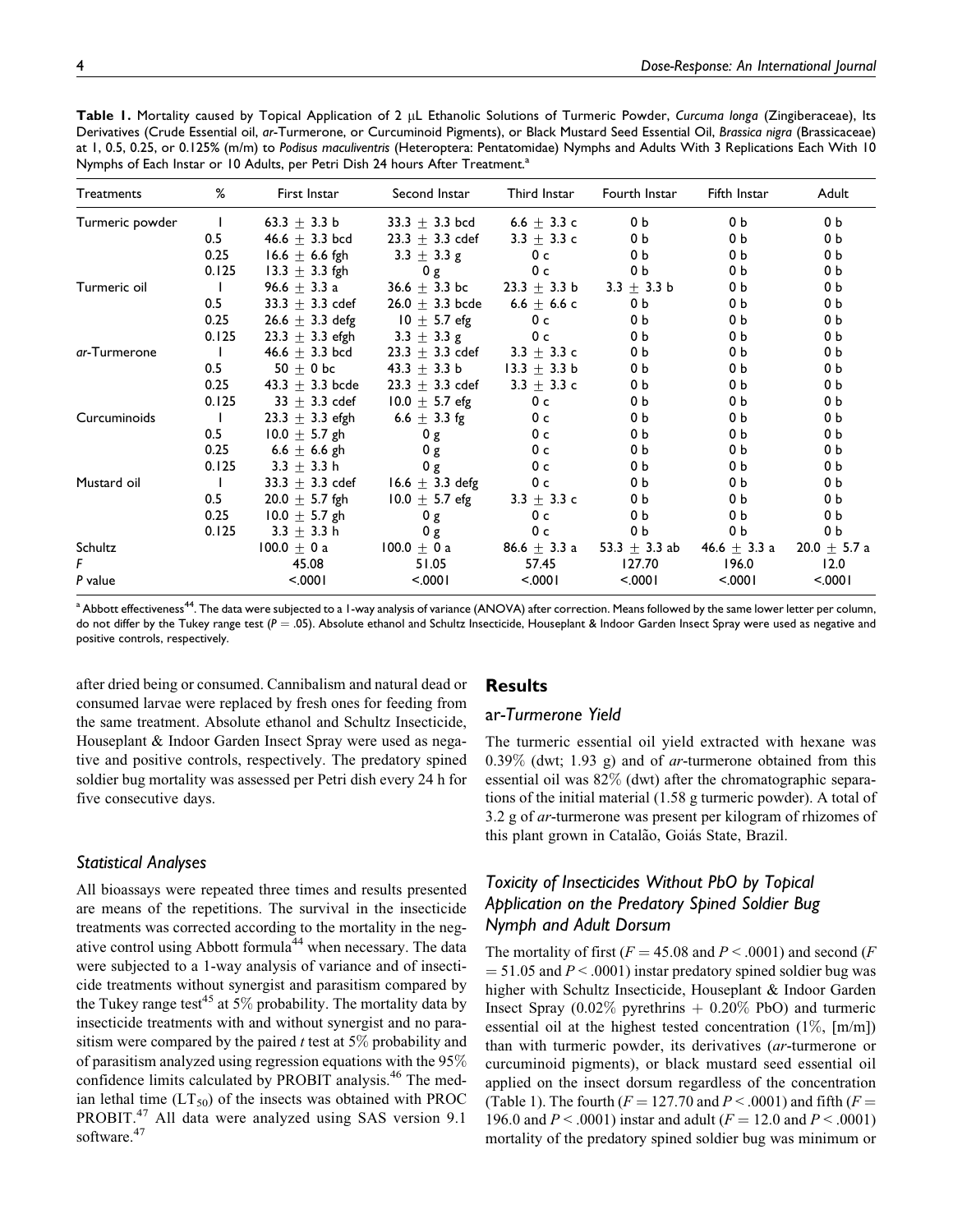zero by topical application of 2  $\mu$ L ethanolic solutions of turmeric powder, its derivatives (crude essential oil, ar-turmerone, or curcuminoid pigments), or black mustard seed essential oil at any tested concentration (Table 1).

# Synergistic Effects of PbO to Turmeric Powder, Its Derivatives, and Black Mustard Seed Essential Oil

The addition of PbO to turmeric powder at 1 and 0.5% (m/m), crude essential oil, and *ar*-turmerone at  $1\%$  (m/m) caused synergism by increasing the predatory spined soldier bug nymph and adult mortality. Minimum or zero synergism on mortality was observed for all insecticides tested in combination with PbO on the fourth and fifth instars and adult predatory spined soldier bug (Figure 1).

# Mortality of Predatory Spined Soldier Bug Nymphs and Adults Fed on Beet Armyworm Larvae Subjected to Parasitism by C. flavipes and Treatment With Turmeric Powder, Its Derivatives, and Black Mustard Seed Essential Oil

Beet armyworm larvae that were subjected to parasitism and later treated with the insecticides were consumed by the predatory spined soldier bug. The time spent to kill 50% individuals of second, third, and fourth instar predatory spined soldier bug was lower with ar-turmerone ( $LT_{50}$ = 95.72, 121.19, and 138.42 h, respectively) than turmeric powder  $(LT_{50} = 130.23,$ 169.94, and 182.42 h), its derivatives (crude essential oil  $LT_{50}$  = 142.48, 146.63, and 182.61 h, and curcuminoid pigments  $LT_{50}$  = 130.42, 161.70, and 161.84 h), or black mustard seed essential oil  $(LT_{50} = 105.37, 138.02,$  and 147.44 h), respectively. However, the mortality of second ( $\chi^2 = 3.00$  and  $P = 1.00$ ), third ( $\chi^2 = 12.77$  and  $P = .47$ ), fourth ( $\chi^2 = 7.53$ ) and  $P = .87$ ), and fifth ( $\chi^2 = 3.06$  and  $P = 1.00$ ) instars and adult ( $\chi^2$  = 14.33 and P = .35) predatory spined soldier bug was fastest with Schultz Insecticide, Houseplant & Indoor Garden Insect Spray (Table 2).

## **Discussion**

The finding of high concentration of ar-turmerone in Catalão, Goiás State, Brazil, confirms reports of this compound extracted from nonpolar extracts and essential oils of turmeric from China, India, Pakistan (Asia), Nigeria, and São Tomé and Príncipe (Africa). $48-51$  The quantitative and qualitative compositions of plant extracts and essential oils depend on genetic factors and on the environmental conditions where the plant is grown, with turmeric essential oil concentration variations occurring at different places.<sup>52-54</sup> Turmeric can be cultivated at low cost and sustainable in Brazil using minimal labor in different growing seasons and spacing with organic fertilization using 50 tons of cattle manure/ha. $55$ 

The mortality of predatory spined soldier bug nymphs and adults treated with turmeric powder, its derivatives (ar-turmerone, essential oil, and curcuminoid pigments), and black mustard seed essential oil solutions with or without PbO as a synergist was assessed. The mortality of nymphs and adults of this predator fed on treated beet armyworm larvae after being exposed to parasitism by C. flavipes was also evaluated. There is little information about the mortality caused by turmeric powder, its derivatives, and black mustard seed essential oil to nontarget organisms such as generalist predators including the predatory spined soldier bug. There is almost no information on the mortality of the predatory spined soldier bug fed on beet armyworm larvae subjected to parasitism by C. flavipes and postly treated with solutions of these botanicals.

The higher mortality of first, second, and third instar predatory spined soldier bug according to concentration increases, by insecticide solutions without synergist, is similar to reports for turmeric powder and its derivatives solutions to the cabbage looper<sup>12</sup> and fall armyworm stages and maize weevil adults.<sup>21</sup> The toxicity of turmeric rhizomes essential oil indicates the presence of insecticide active compounds in its composition such as curcuminoid pigments as reported for the turmeric pigments inhibiting the growth of the desert locust Schistocerca gregaria Forsskål (Orthoptera: Acrididae) nymphs by 60%. A total of 20 µg applied per nymph controlled  $45\%$  of those of the red cotton stainer Dysdercus koenigii F. (Hemiptera: Pyrrhocoridae) and 50 mg per nymph controlled both species by 50 to  $60\%$ .<sup>56</sup> The turmeric essential oil, extracted from the leaves of this plant and applied by contact and fumigation, controlled and reduced the progeny of the lesser grain borer Rhyzopertha dominica F. (Coleoptera: Bostrichidae;  $LD_{50} = 36.71$  µg/mg insect weight) and the rice weevil Sito*philus oryzae* L. (Coleoptera: Curculionidae;  $LC_{50} = 11.36$  mg L/ar) adults, and reduced the number of eggs and the emergence percentage of the red flour beetle larvae by 72 to 80% at 5.2 mg/cm<sup>2</sup>.<sup>57</sup> Turmeric extracts obtained from rhizomes of this plant caused the highest mortality to the red flour beetle Tribolium castaneum Herbst (Coleoptera: Tenebrionidae) adults (LD<sub>50</sub> = 0.337 mg/cm<sup>2</sup>; n = 30) compared to those of aerial parts  $(LD_{50} = 0.695$  mg/cm<sup>2</sup>; n= 30) 24 h after exposure.<sup>58</sup>

The high synergism of PbO in turmeric powder, crude essential oil, and *ar*-turmerone solutions through topical application on predatory spined soldier bug nymphs and adults suggests blockade of the metabolic system of detoxifying enzymes of this insect.<sup>59</sup> The PbO increased the toxicity of turmeric powder and its derivatives (90-97% mortality) in most binary combinations (5 µg of turmeric powder or its derivatives  $+ 5$  $\mu$ g PbO). The *ar*-turmerone compound alone or in combination with PbO reduced the weight of cabbage looper larvae on treated Brassica oleracea L. (Brassicaceae) plants under laboratory and greenhouse conditions compared to the negative control (pure acetone).<sup>12</sup> The combination of permethrin (pyrethroid insecticide) and PbO inhibited CYP activity by 81% and reduced the longevity period of the itch mite Sarcoptes scabiei L. (Sarcoptiformes: Sarcoptidae).<sup>60</sup>

The consumption of treated larvae, subjected to parasitism by C. flavipes, by the predatory spined soldier bug suggests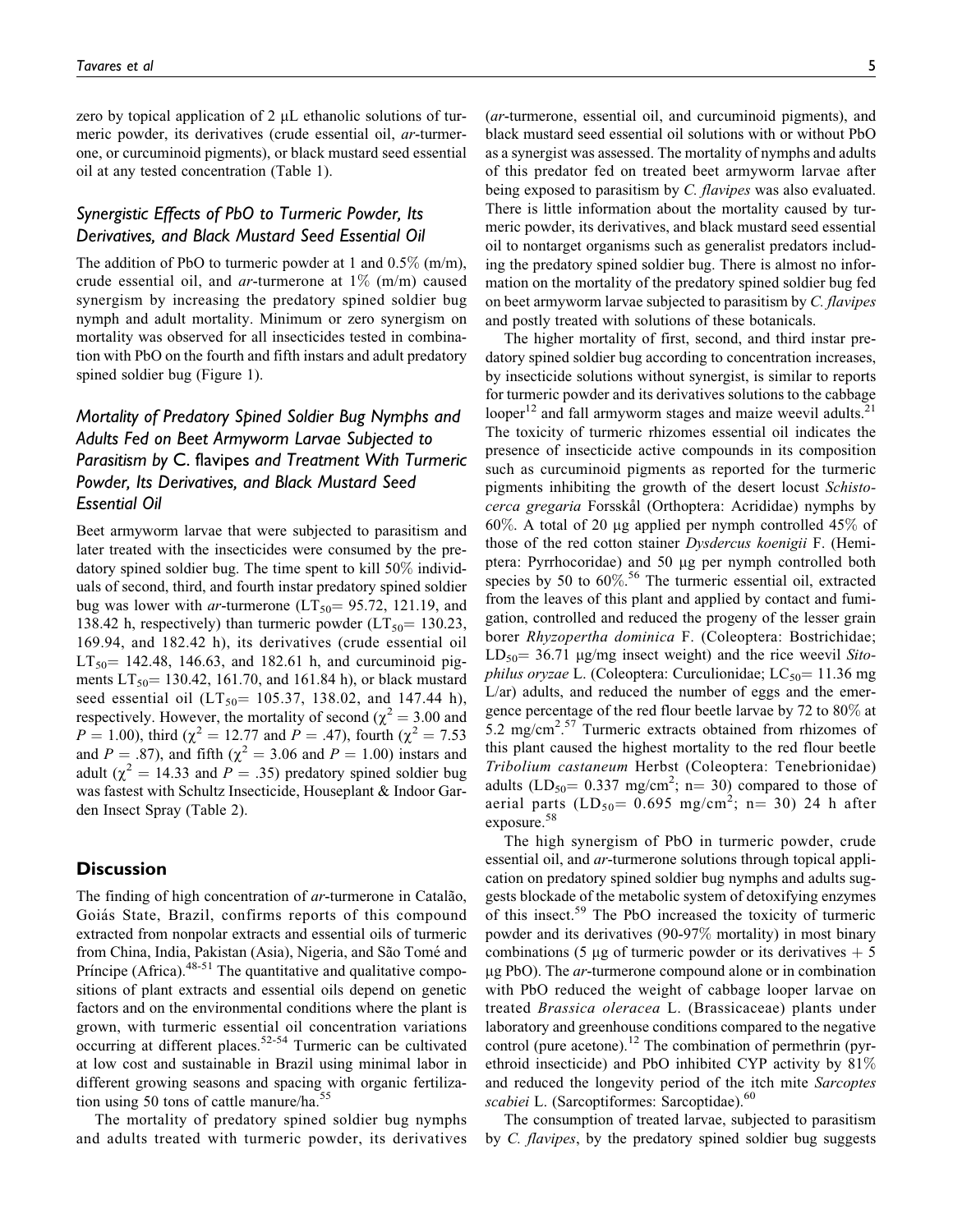

Figure 1. Mortality (%) of the first (A), second (B), third (C), fourth (D), and fifth (E) instars and (F) Podisus maculiventris (Heteroptera: Pentatomidae) adults with three replications each with 10 nymphs of each instar or 10 adults, per Petri dish, 24 h after topical application of 2 µL ethanolic solutions of turmeric, Curcuma longa (Zingiberaceae) powder (T1), its derivatives (crude essential oil [T2], ar-turmerone [T3], or curcuminoid pigments [T4]), or black mustard seed essential oil, Brassica nigra (Brassicaceae; T5) at 1, 0.5, 0.25, or 0.125% (m/m) with or without the synergist lead (II) oxide (PbO; 1:1 ratio), respectively. Absolute ethanol and Schultz Insecticide, Houseplant & Indoor Garden Insect Spray were used as negative and positive controls, respectively. \* denotes significant values; ns nonsignificant values, at 5% probability by the paired t test. The left side is based on Abbott effectiveness<sup>44</sup> of the tested botanicals without PbO and the right side with PbO.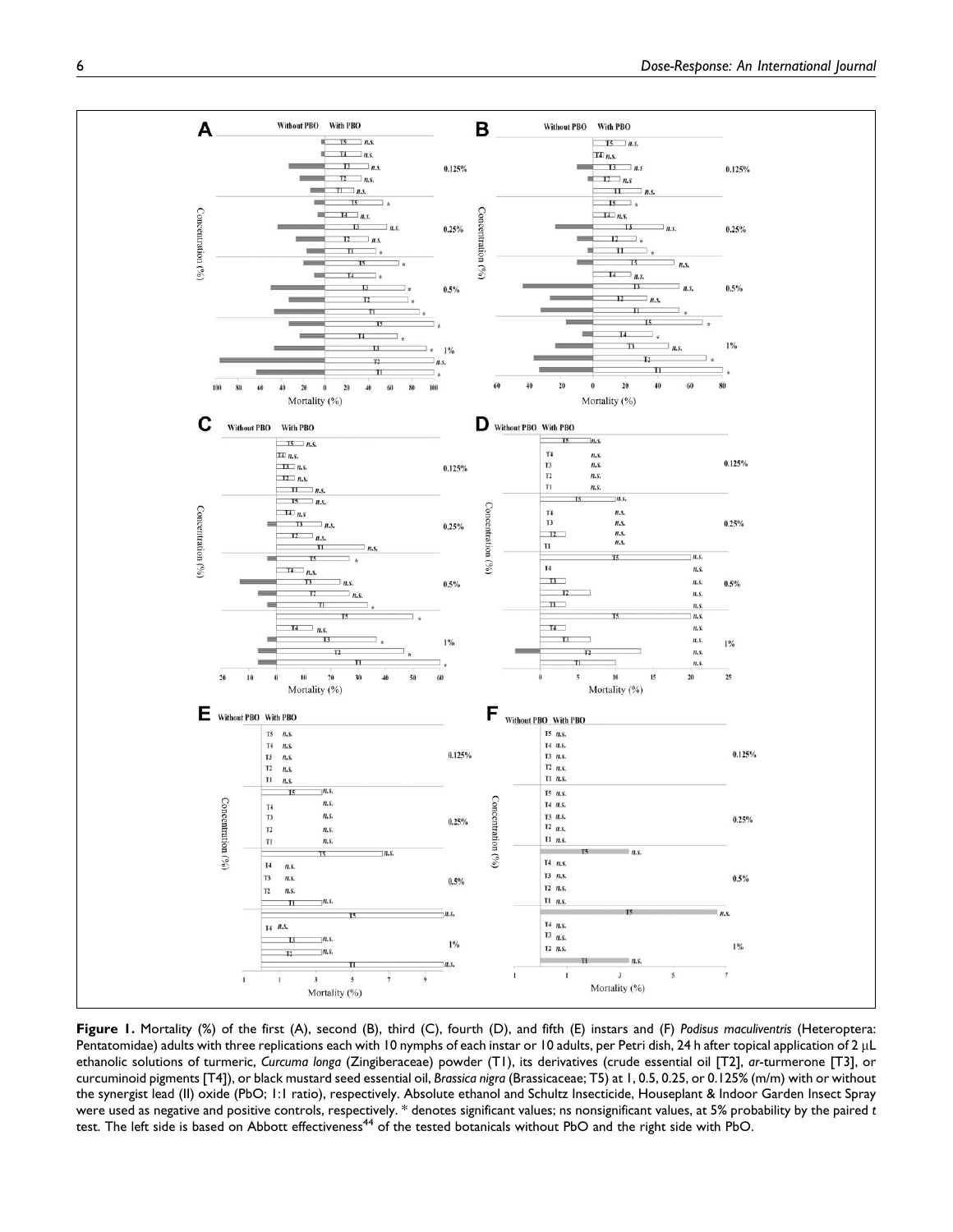<code>Table 2.</code> LT<sub>50</sub> in hours (Variation Interval), Slope  $\pm$  Standard Error (SE),  $\chi^2$ , and P Value for Mortality Caused by Ethanolic Solutions of Turmeric Powder, Curcuma longa (Zingiberaceae), Its Derivatives (Crude Essential Oil, ar-Turmerone, or Curcuminoid Pigments), or Black Mustard Seed Essential Oil, Brassica nigra (Brassicaceae) at 1% (m/m) to Podisus maculiventris (Heteroptera: Pentatomidae) Nymphs and Adults Feeding on Spodoptera exigua (Lepidoptera: Noctuidae) Larvae Subjected to Parasitism by Cotesia flavipes (Hymenoptera: Braconidae).

| Treatments      | n  | df              | $LT50$ (hours)         | Slope $\pm$ SE  | $\chi^2$ | P Value |
|-----------------|----|-----------------|------------------------|-----------------|----------|---------|
| Second instar   |    |                 |                        |                 |          |         |
| Turmeric powder | 30 | 3               | 130.23 (103.61-212.24) | $2.85 \pm 0.66$ | 6.49     | .93     |
| Turmeric oil    | 30 | 3               | 142.48 (110.82-257.46) | 2.83 $\pm$ 0.69 | 7.76     | .86     |
| ar-Turmerone    | 30 | 3               | 95.72 (79.85-125.50)   | $2.89 \pm 0.56$ | 3.89     | .99     |
| Curcuminoids    | 30 | 3               | 130.42 (100.32-233.21) | $2.37 \pm 0.57$ | 4.70     | .98     |
| Mustard oil     | 30 | 3               | 105.37 (89.38-137.18)  | $3.44 \pm 0.68$ | 10.08    | .69     |
| Schultz         | 30 | 3               | 37.71 (32.25-42.93)    | 5.44 $\pm$ 0.77 | 3.00     | 1.00    |
| Third instar    |    |                 |                        |                 |          |         |
| Turmeric powder | 30 | $\overline{13}$ | 169.94 (127.47-500.64) | 3.42 $\pm$ 1.08 | 3.27     | .99     |
| Turmeric oil    | 30 | $\overline{13}$ | 146.63 (123.68-289.47) | 6.39 $\pm$ 2.12 | 3.10     | .99     |
| ar-Turmerone    | 30 | 13              | 121.19 (94.97-200.33)  | 2.41 $\pm$ 0.56 | 10.71    | .63     |
| Curcuminoids    | 30 | $\overline{13}$ | 161.70 (119.27-370.91) | $2.58 \pm 0.68$ | 13.85    | .38     |
| Mustard oil     | 30 | 13              | 138.02 (109.32-232.88) | 3.01 $\pm$ 0.71 | 11.22    | .59     |
| Schultz         | 30 | 13              | 61.67 (53.34-70.29)    | 4.20 $\pm$ 0.61 | 12.77    | .47     |
| Fourth instar   |    |                 |                        |                 |          |         |
| Turmeric powder | 30 | $\overline{13}$ | 182.42 (133.87-857.52) | 3.80 $\pm$ 1.35 | 2.10     | .99     |
| Turmeric oil    | 30 | 13              | 182.61 (134.31-988.25) | 3.97 $\pm$ 1.45 | 3.89     | .99     |
| ar-Turmerone    | 30 | 13              | 138.42 (116.32-218.01) | 4.84 $\pm$ 1.28 | 9.34     | .75     |
| Curcuminoids    | 30 | 13              | 161.84 (128.79-517.85) | 5.25 $\pm$ 1.89 | 3.32     | .99     |
| Mustard oil     | 30 | 13              | 147.44 (117.97-276.60) | 3.76 $\pm$ 1.03 | 5.31     | .97     |
| Schultz         | 30 | 13              | 78.05 (67.80-90.93)    | $3.86 \pm 0.64$ | 7.53     | .87     |
| Fifth instar    |    |                 |                        |                 |          |         |
| Turmeric powder | 30 | $\overline{13}$ |                        |                 |          |         |
| Turmeric oil    | 30 | $\overline{13}$ |                        |                 |          |         |
| ar-Turmerone    | 30 | $\overline{13}$ |                        |                 |          |         |
| Curcuminoids    | 30 | $\overline{13}$ |                        |                 |          |         |
| Mustard oil     | 30 | 3               |                        |                 |          |         |
| Schultz         | 30 | $\overline{13}$ | 113.89 (97.72-150.65)  | 4.02 $\pm$ 0.88 | 3.06     | 1.00    |
| Adult           |    |                 |                        |                 |          |         |
| Turmeric powder | 30 | $\overline{13}$ |                        |                 |          |         |
| Turmeric oil    | 30 | $\overline{13}$ |                        |                 |          |         |
| ar-Turmerone    | 30 | $\overline{13}$ |                        |                 |          |         |
| Curcuminoids    | 30 | $\overline{13}$ |                        |                 |          |         |
| Mustard oil     | 30 | $\overline{13}$ |                        |                 |          |         |
| Schultz         | 30 | $\overline{13}$ | 169.38 (128.20-457.64) | $3.59 + 1.11$   | 14.33    | .35     |

Abbreviation: df, degree of freedom.

 $^\mathrm{a}$  Abbott effectiveness $^{44}$ . – indicates mortality lower than 20% after 120 hours. LT<sub>s0</sub> was calculated using PROC PROBIT analysis. Absolute ethanol or Schultz Insecticide, Houseplant & Indoor Garden Insect Spray were used as negative and positive controls, respectively.

mortality of the parasitoid by the insecticides, because heteropteran predators avoid preying on parasitized larvae.<sup>61,62</sup> In addition, dead parasitoids in host larvae body are unable to produce chemical signals responsible to prevent predation.<sup>63</sup> The faster dying of the predatory spined soldier bug with the positive control, ar-turmerone, and black mustard seed essential oil in the current study shows knockdown effect of these products to the predator. However, this mortality could be reduced because host larvae parasitized by Cotesia species increase the CYP activity. $64$  The higher mortality of the confused flour beetle Tribolium confusum Jacquelin du Val (Coleoptera: Tenebrionidae) adults by ingestion of a mustard synthetic oil compared to a topical application was due to the great percentage  $(90\%)$  of allyl isothiocyanate in this oil.<sup>65</sup> Allyl isothiocyanate vapor alone controlled 100% of the book

louse Liposcelis entomophila Enderlein (Psocoptera: Liposcelididae), lesser grain borer, maize weevil, and Tribolium ferrugineum F. (Coleoptera: Tenebrionidae) adults 72 h after exposure to a three  $\mu$ g/mL atmospheric concentration.<sup>66</sup>

# Conclusions

The mortality of the second and third instar predatory spined soldier bug by topical application of turmeric essential oil without synergist was high. It suggests that this compound should not be used in integrated pest management programs with these instars. However, the fourth and fifth instars and adults of this predator survived after being treated through topical application of turmeric powder and its derivatives without synergist regardless of the concentration. The fourth and fifth instars and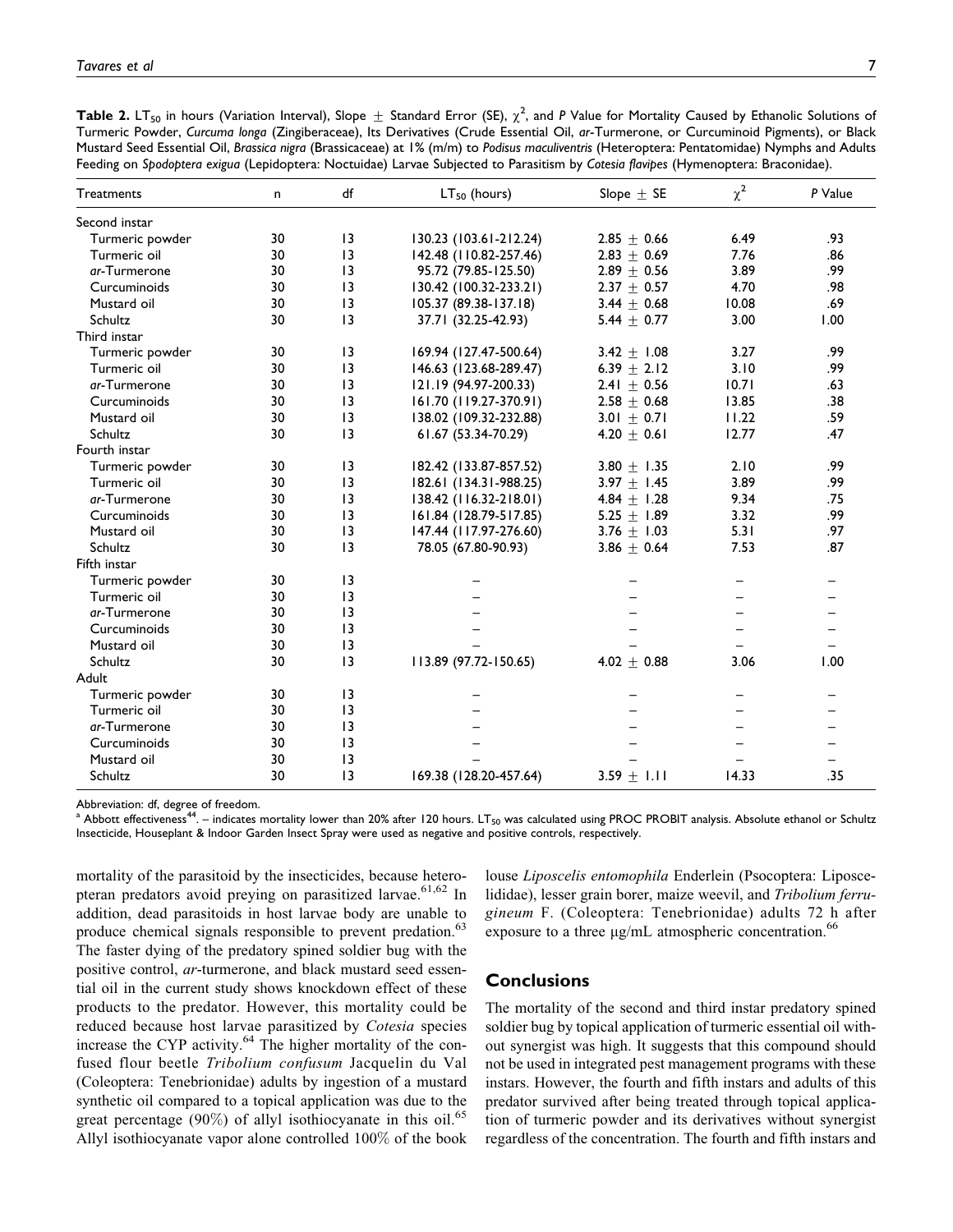adults of this predator should be selected for releasing activities in areas treated with turmeric-based insecticides. As expected, the synergist PbO enhanced the toxic effect (eg, mortality) of turmeric powder, crude essential oil, and ar-turmerone to the predatory spined soldier bug nymphs and adults. ar-Turmerone showed knockdown effect to the predator by its ingestion through treated beet armyworm larvae that were previously exposed to parasitism.

#### Acknowledgments

We thank Amy Rowley (USDA-ARS, CMAVE, in Gainesville, FL, USA) for providing the beet armyworm, its artificial diet, and C. flavipes cocoons. This article presents the results of research only. The use of trade, firm, or corporation names in this publication is for the information and convenience of the reader. Such use does not constitute an official endorsement or approval by the US Department of Agriculture or the Agricultural Research Service of any product or service to the exclusion of others that may be suitable.

#### Declaration of Conflicting Interests

The author(s) declared no potential conflicts of interest with respect to the research, authorship and/or publication of this article.

#### Funding

The author(s) disclosed receipt of the following financial support for the research, authorship and/or publication of this article: To "Conselho Nacional de Desenvolvimento Científico e Tecnológico (CNPq)," "Coordenação de Aperfeicoamento de Pessoal de Nível Superior (CAPES)," "Fundação de Amparo à Pesquisa do Estado de Minas Gerais (FAPEMIG)," and "Programa Cooperativo sobre Proteção Florestal (PROTEF)" of the "Instituto de Pesquisas e Estudos Florestais (IPEF)" for scholarship and financial support.

#### **References**

- 1. Tavares WS, Costa MA, Cruz I, Silveira RD, Serrão JE, Zanuncio JC. Selective effects of natural and synthetic insecticides on mortality of Spodoptera frugiperda (Lepidoptera: Noctuidae) and its predator Eriopis connexa (Coleoptera: Coccinellidae). J Environ Sci Health B. 2010a;45(6):557-561.
- 2. Tavares WS, Grael CFF, Menezes CWG, Cruz I, Serrão JE, Zanuncio JC. Residual effect of extracts of native plants from Brazil and a synthetic insecticide, chlorpyrifos, on Coleomegilla maculata, Cycloneda sanguinea, and Eriopis connexa (Coleoptera: Coccinellidae). Vie Milieu. 2012;62(3):115-120.
- 3. Tavares WS, Freitas SS, Grael CFF, et al. Tenebrio molitor (Coleoptera: Tenebrionidae) as a guinea pig for the analysis of the toxicity of natural products. Vie Milieu. 2013c;63(3-4): 193-204.
- 4. Fouad HA, Faroni LRD, Tavares WS, Ribeiro RC, Freitas SS, Zanuncio JC. Botanical extracts of plants from the Brazilian Cerrado for the integrated management of Sitotroga cerealella (Lepidoptera: Gelechiidae) in stored grain. J Stored Prod Res. 2014; 57(1):6-11.
- 5. de Castro AA, Poderoso JCM, Ribeiro RC, Legaspi JC, Serrão JC, Zanuncio JC. Demographic parameters of the insecticide-exposed predator Podisus nigrispinus: implications for IPM. BioControl. 2015;60(2):231-239.
- 6. Tavares WS, Cruz I, Petacci F, et al. Potential use of Asteraceae extracts to control Spodoptera frugiperda (Lepidoptera: Noctuidae) and selectivity to their parasitoids Trichogramma pretiosum (Hymenoptera: Trichogrammatidae) and Telenomus remus (Hymenoptera: Scelionidae). Ind Crop Prod. 2009;30(3): 384-388.
- 7. Tavares WS, Cruz I, Fonseca FG, Gouveia NL, Serrão JE, Zanuncio JC. Deleterious activity of natural products on postures of Spodoptera frugiperda (Lepidoptera: Noctuidae) and Diatraea saccharalis (Lepidoptera: Pyralidae). Z Naturforsch C. 2010; 65(5-6):412-418.
- 8. Tavares WS, Cruz I, Petacci F, Freitas SS, Serrão JE, Zanuncio JC. Insecticide activity of piperine: toxicity to eggs of Spodoptera frugiperda (Lepidoptera: Noctuidae) and Diatraea saccharalis (Lepidoptera: Pyralidae) and phytotoxicity on several vegetables. J Med Plants Res. 2011;5(21):5301-5306.
- 9. Mourão SA, Zanuncio JC, Tavares WS, Wilcken CF, Leite GLD, Serrão JE. Mortality of *Anticarsia gemmatalis* (Lepidoptera: Noctuidae) caterpillars post exposure to a commercial neem (Azadirachta indica, Meliaceae) oil formulation. Fla Entomol. 2014; 97(2):555-561.
- 10. Sun YP, Johnson ER. Synergistic and antagonistic actions of insecticide-synergist combinations and their mode of action. J Agric Food Chem. 1960;8(4):261-266.
- 11. Afshar FH, Maggi F, Iannarelli R, Cianfaglione K, Isman MB. Comparative toxicity of Helosciadium nodiflorum essential oils and combinations of their main constituents against the cabbage looper, Trichoplusia ni (Lepidoptera). Ind Crop Prod. 2017;98(1): 46-52.
- 12. Tavares WS, Akhatar Y, Gonçalves GLP, Zanuncio JC, Isman MB. Turmeric powder and its derivatives from Curcuma longa rhizomes: insecticidal effects on cabbage looper and the role of synergists. Sci Rep. 2016;6:34093.
- 13. Tak JH, Isman MB. Enhanced cuticular penetration as the mechanism for synergy of insecticidal constituents of rosemary essential oil in Trichoplusia ni. Sci Rep. 2015;5:12690.
- 14. Cecílio Filho AB, Souza RJ, Braz LT, Tavares M. Curcuma: medicinal, spice and of other potential use plant. Ciênc Rural. 2000;30(1):171-175.
- 15. Araújo CAC, Leon LL. Biological activities of Curcuma longa L. Mem Inst Oswaldo Cruz. 2001;96(5):723-728.
- 16. Iqbal J, Jilani G, Aslam M. Growth inhibiting effects of plant extracts against the grain moth, Sitotroga cerealella (Oliv.) (Gelechiidae: Lepidoptera). Pak J Zool. 2010;42(5):597-601.
- 17. Tavares WS, Grazziotti GH, Souza Júnior AA, et al. Screening of extracts of leaves and stems of Psychotria spp. (Rubiaceae) against Sitophilus zeamais (Coleoptera: Curculionidae) and Spodoptera frugiperda (Lepidoptera: Noctuidae) for maize protection. J Food Prot. 2013b;76(11):1892-1901.
- 18. Tavares WS, Faroni LRD, Ribeiro RC, Fouad HA, Freitas SS, Zanuncio JC. Effects of astilbin from Dimorphandra mollis (Fabaceae) flowers and Brazilian plant extracts on Sitophilus zeamais (Coleoptera: Curculionidae). Fla Entomol. 2014;97(3): 892-901.
- 19. Sukari MA, Rashid NY, Neoh BK, Abu Bakar NH, Riyanto S, Ee GCL. Larvicidal activity of some Curcuma and Kaempferia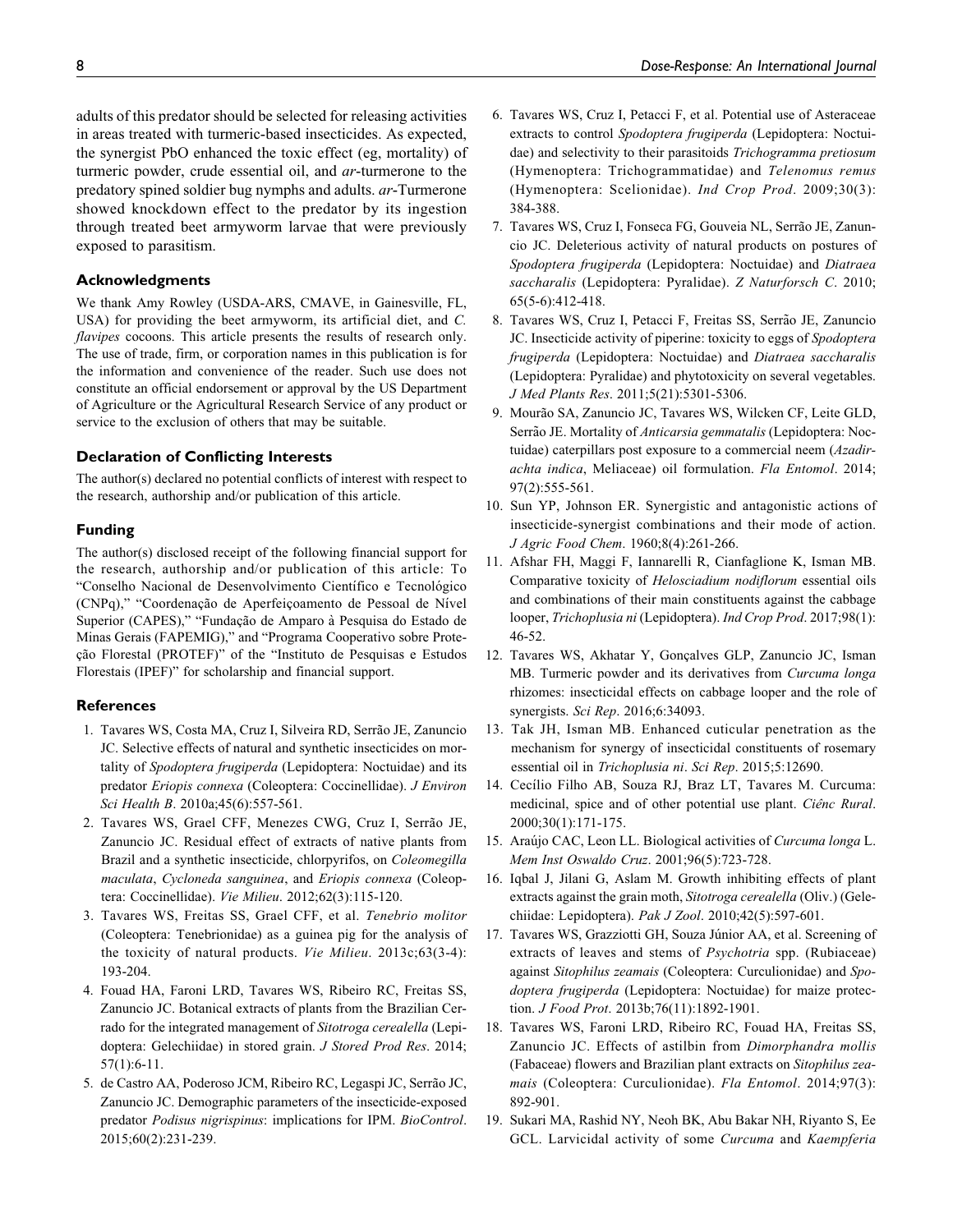rhizome extracts against dengue fever mosquito Aedes aegypti Linnaeus (Diptera: Culicidae). Asian J Chem. 2010;22(10): 7915-7919.

- 20. Damalas CA. Potential uses of turmeric (Curcuma longa) products as alternative means of pest management in crop production. Plant Omics. 2011;4(3):136-141.
- 21. Tavares WS, Freitas SS, Grazziotti GH, Parente LML, Liao LM, Zanuncio JC. Ar-turmerone from Curcuma longa (Zingiberaceae) rhizomes and effects on Sitophilus zeamais (Coleoptera: Curculionidae) and Spodoptera frugiperda (Lepidoptera: Noctuidae). Ind Crop Prod. 2013a;46(1):158-164.
- 22. Platel K, Srinivasan K. Influence of dietary spices or their active principles on digestive enzymes of small intestinal mucosa in rats. Int J Food Sci Nutr. 1996;47(1):55-59.
- 23. Oduor AMO, Lankau RA, Strauss SY, Gómez JM. Introduced Brassica nigra populations exhibit greater growth and herbivore resistance but less tolerance than native populations in the native range. New Phytol. 2011;191(2):536-544.
- 24. Sabbour M, E-Abd-El-Aziz S. Efficacy of some bioinsecticides against Bruchidius incarnatus (Boh.) (Coleoptera: Bruchidae) infestation during storage. J Plant Prot Res. 2010;50(1):28-34.
- 25. Li WZ, An JJ, Fu GX, et al. Repellent effects of 12 spices and the agropectins from their corresponding extracts on Callosobruchus chinensis adults. J Henan Univ Technol (Nat Sci Ed). 2008;29(1): 45-47.
- 26. Ali IHH, Rodina AH. Toxicity of certain weed extracts and their combinations with aphicides against Aphis gossypii Glov. Arab Univ J Agric Sci. 2002;10(3):1105-1113.
- 27. Ruberson JR, Herzog GA, Lambert WR, Lewis WJ. Management of the beet armyworm (Lepidoptera: Noctuidae) in cotton: role of natural enemies. Fla Entomol. 1994;77(4):440-453.
- 28. Sertkaya E, Bayram A, Kornosor S. Egg and larval parasitoids of the beet armyworm Spodoptera exigua on maize in Turkey. Phytoparasitica. 2004;32(1):305-312.
- 29. Beckage NE, Tan FF, Schleifer KW, Lane RD, Cherubin LL. Characterization and biological effects of Cotesia congregata polydnavirus on host larvae of the tobacco hornworm, Manduca sexta. Arch Insect Biochem Physiol. 1994;26(2-3):165-195.
- 30. de Buron I, Beckage NE. Characterization of a polydnavirus (PDV) and virus-like filamentous particle (VLFP) in the braconid wasp Cotesia congregata (Hymenoptera: Braconidae). J Invertebr Pathol. 1992;59(3):315-327.
- 31. McPherson JE. A list of the prey species of Podisus maculiventris (Hemiptera: Pentatomidae). Great Lakes Entomol. 1980;13(1): 17-24.
- 32. Legaspi JC, Legaspi BC Jr. Does a polyphagous predator prefer prey species that confer reproductive advantage?: case study of Podisus maculiventris. Environ Entomol. 2004;33(5):1401-1409.
- 33. Goh HG, Park JD, Choi YM, Choi KM, Park IS. The host plants of beet armyworm, Spodoptera exigua (Hübner), (Lepidoptera: Noctuidae) and its occurrence. Korean J Appl Entomol. 1991;30(2): 111-116.
- 34. Zheng XL, Cong XP, Wang XP, Lei CL. A review of geographic distribution, overwintering and migration in Spodoptera exigua Hübner (Lepidoptera: Noctuidae). J Entomol Res Soc. 2011; 13(3):39-48.
- 35. Idris AB, Emelia O. Development and feeding behaviour of Spodoptera exigua L. (Lepidoptera: Noctuidae) on different food plants. Online J Biol Sci. 2001;1(12):1161-1164.
- 36. Azidah AA, Sofian-Azirun M. Life history of Spodoptera exigua (Lepidoptera: Noctuidae) on various host plants. Bull Entomol Res. 2006;96(6):613-618.
- 37. Herrick NJ, Reitz SR, Carpenter JE, O'Brien CW. Predation by Podisus maculiventris (Hemiptera: Pentatomidae) on Plutella xylostella (Lepidoptera: Plutellidae) larvae parasitized by Cotesia plutellae (Hymenoptera: Braconidae) and its impact on cabbage. Biol Control. 2008;45(3):386-395.
- 38. Zanuncio JC, Tavares WS, Fernandes BV, Wilcken CF, Zanuncio TV. Production and use of Heteroptera predators for the biological control of Eucalyptus pests in Brazil. Ekoloji. 2014;23(91): 98-104.
- 39. Ali A, Gaylor MJ. Effects of temperature and larval diet on development of the beet armyworm (Lepidoptera: Noctuidae). Environ Entomol. 1992;21(4):780-786.
- 40. Overholt WA, Ochieng JO, Lammers P, Ogedah K. Rearing and field release methods for Cotesia flavipes Cameron (Hymenoptera: Braconidae), a parasitoid of tropical gramineous stem borers. Int J Trop Insect Sci. 1994;15(3):253-259.
- 41. Tayyem RF, Health DD, Al-Delaimy WK, Rock CL. Curcumin content of turmeric and curry powders. Nutr Cancer. 2006;55(2): 126-131.
- 42. Nagpal M, Sood S. Role of curcumin in systemic and oral health: an overview. J Nat Sci Biol Med. 2013;4(1):3-7.
- 43. Péret-Almeida L, Cherubino APF, Alves RJ, Dufossé L, Glória MBA. Separation and determination of the physico-chemical characteristics of curcumin, demethoxycurcumin and bisdemethoxycurcumin. Food Res Int. 2005;38(8-9):1039-1044.
- 44. Abbott WS. A method of computing the effectiveness of an insecticide. J Econ Entomol. 1925;18(2):265-267.
- 45. Tukey J. Comparing individual means in the analysis of variance. Biometrics. 1949;5(2):99-114.
- 46. Finney DJ. PROBIT Analysis. 3rd ed. Cambridge, England: Cambridge University Press; 1971.
- 47. SAS User's Guide: Statistics. Cary, NC: SAS Institute; 1999.
- 48. Martins AP, Salgueiro L, Gonçalves MJ, et al. Essential oil composition and antimicrobial activity of three Zingiberaceae from S. Tome e Principe. Planta Med. 2001;67(6):580-584.
- 49. Raina VK, Srivastava SK, Syamsundar KV. Rhizome and leaf oil composition of Curcuma longa from the lower Himalayan region of northern India. J Essent Oil Res. 2005;17(5):556-559.
- 50. Qin NY, Yang FQ, Wang YT, Li SP. Quantitative determination of eight components in rhizome (Jianghuang) and tuberous root (Yujin) of Curcuma longa using pressurized liquid extraction and gas chromatography–mass spectrometry. J Pharmaceut Biomed. 2007;43(1):486-492.
- 51. Ajaiyeoba EO, Sama W, Essien EE, et al. Larvicidal activity of turmerone-rich essential oils of Curcuma longa leaf and rhizome from Nigeria on Anopheles gambiae. Pharm Biol. 2008;46(4): 279-282.
- 52. Bansal RP, Bahl JR, Garg SN, Naqvi AA, Kumar S. Differential chemical compositions of the essential oils of the shoot organs,